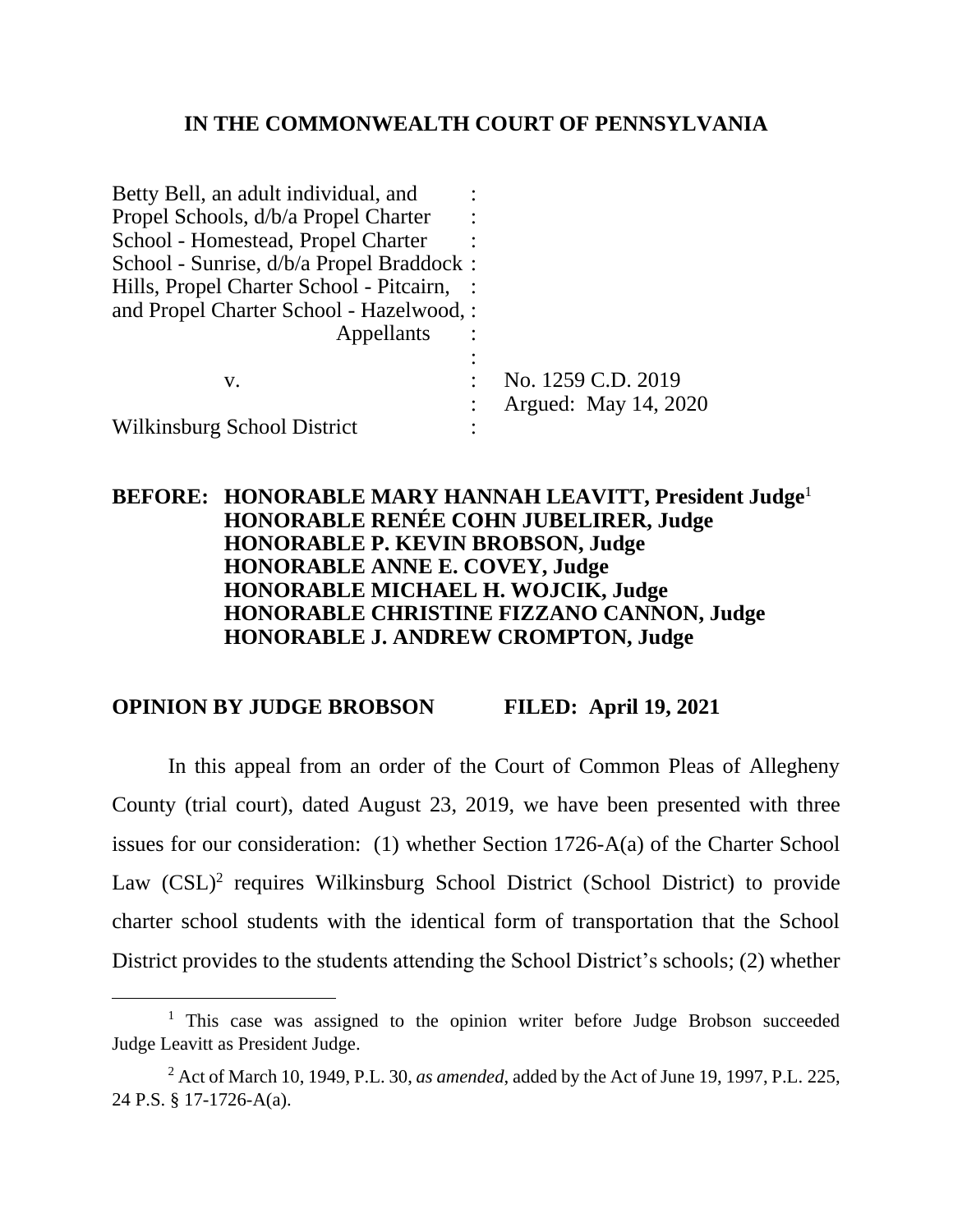the School District violated Section 23.2 or 23.4 of the State Board of Education's (State Board) regulations, 22 Pa. Code §§ 23.2 or 23.4, by using a common carrier to transport charter school students; and (3) whether the School District's use of a common carrier to transport charter school students violates Section 1362 of the Public School Code of 1949 (School Code).<sup>3</sup>

#### **I. BACKGROUND**<sup>4</sup>

Appellants are Betty Bell (Bell) and several charter schools—*i.e.*, Propel Schools d/b/a Propel Charter School–Homestead; Propel Charter School–Sunrise d/b/a Propel Braddock Hills; Propel Charter School–Pitcairn; and Propel Charter School–Hazelwood, which we collectively refer to as Propel Charter Schools. Appellee is the School District. The School District is a public school district located in Wilkinsburg Borough (Borough), Allegheny County, Pennsylvania. (Reproduced Record (R.R.) at 71a, 95a.) Propel Charter Schools operates several public charter schools within 10 miles of the School District's boundaries. (*Id.* at 71a-72a.) For the 2018-2019 school year, 139 of Propel Charter Schools' students resided in the Borough. (*Id.* at 73a.) Bell's 10-year-old grandson, who resides in the Borough with Bell, is one of those students. (*Id.* at 70a, 96a.)

During the 2015-2016, 2016-2017, and 2017-2018 school years, the School District provided Bell's 10-year-old grandson and all of Propel Charter Schools' other students residing in the Borough with school bus transportation to their respective charter schools. (*Id.* at 72a, 97a.) Prior to the start of the 2018-2019 school year, however, the School District determined that, in order to

<sup>3</sup> Act of March 10, 1949, P.L. 30, *as amended*, 24 P.S. § 13-1362.

<sup>&</sup>lt;sup>4</sup> We have derived the relevant factual background from the parties' proposed findings of fact that the trial court adopted in its October 22, 2019 opinion in support of its order denying Appellants' motion for post-trial relief, none of which Appellants dispute on appeal.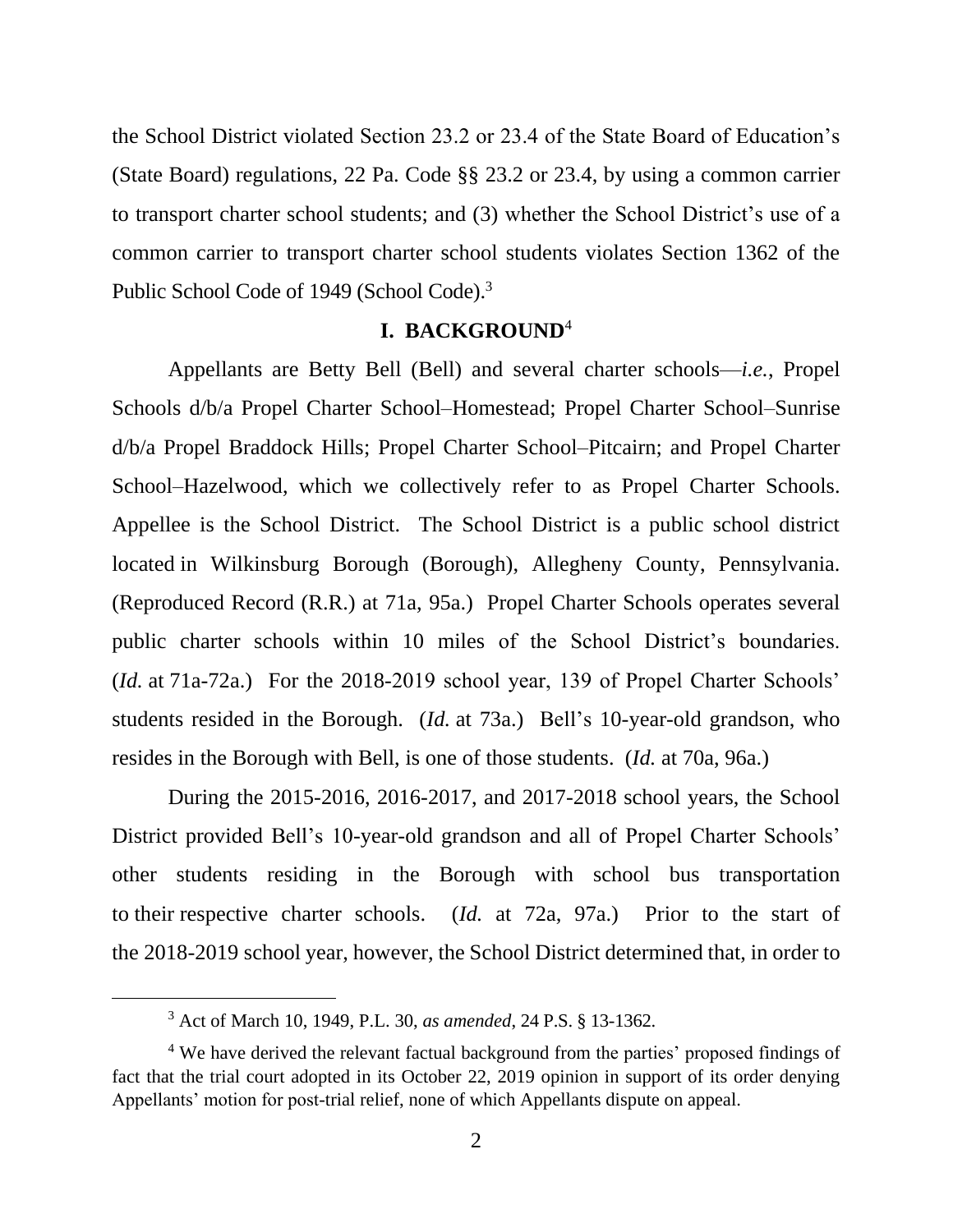reduce its transportation costs and increase the rate of its transportation subsidy from the Commonwealth from 30-40% to 100% of its transportation expenditures, the School District would no longer provide Propel Charter Schools' students with school bus transportation. (*Id.* at 72a-74a, 97a.) Rather, the School District determined that it would issue Port Authority of Allegheny County (PAT) bus passes, commonly known as Connect Cards, to Propel Charter Schools' students. (*Id.*) The Pennsylvania Department of Education did not approve the School District's change to its transportation plan for Propel Charter Schools' students prior to the School District's implementation thereof. (*Id.* at 74a.) In addition, despite this change of transportation for charter school students, the School District continued to provide the students attending its schools with school bus transportation. (*Id.* at 76a.) In light of the School District's decision to no longer provide charter school students with school bus transportation, Propel Charter Schools retained the services of a private bus company to provide school bus transportation to its kindergarten through 5th grade students residing in the Borough. (*Id.* at 73a, 98a.) Propel Charter Schools does not provide school bus transportation to its 6th to 12th grade students residing in the Borough; those students either use the PAT bus pass provided to them by the School District or find their own transportation. (*Id.* at 98a-99a.)

In order to utilize the transportation provided to them by the School District, Propel Charter Schools' students would have to walk from their homes to a nearby PAT bus stop, board a PAT bus, transfer to a second PAT bus if there is no direct route available from their homes to their charter schools, exit the PAT bus, and then walk from the PAT bus stop to their charter schools. (*Id.* at 74a-75a.) Unlike with school bus transportation, the PAT buses are not restricted to school children and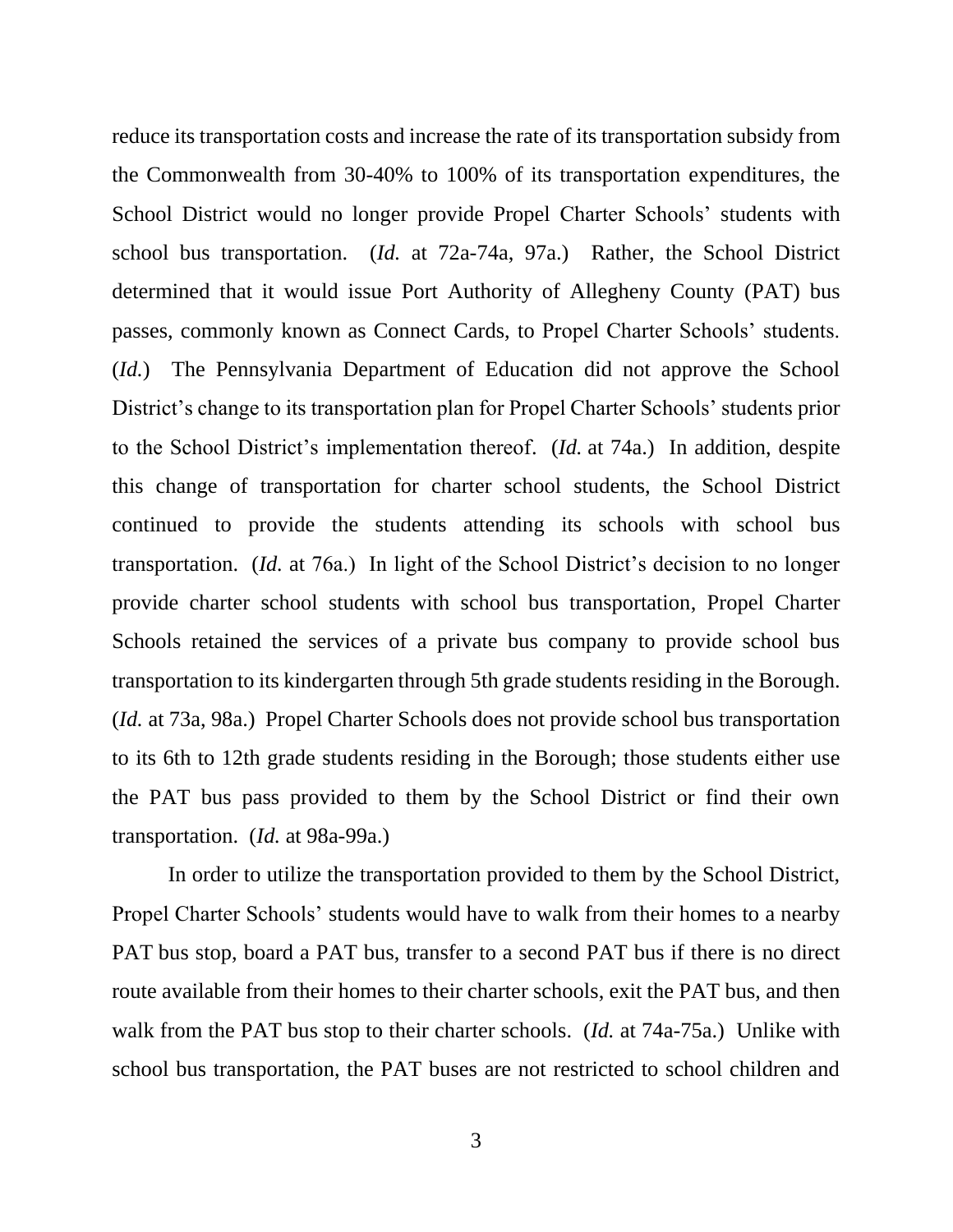employees, and the School District has no control over who operates the PAT buses or who rides the PAT buses with Propel Charter Schools' students. (*Id.* at 78a.) Propel Charter Schools' students would have no adult supervision while riding the PAT buses. (*Id.* at 73a, 77a.) In addition, the School District does not provide any safety or other instructions to Propel Charter Schools' students transported by PAT buses comparable to those instructions provided to the students transported by school buses to the School District's schools. (*Id.* at 78a.)

On October 12, 2018, Appellants commenced an action against the School District by filing a complaint with the trial court. (*Id.* at 6a-16a.) In their complaint, Appellants sought both an injunction enjoining the School District from providing Propel Charter Schools' elementary school students with PAT bus passes as a form of "free transportation" under Section 1726-A(a) of the CSL and a declaration that the School District's issuance of PAT bus passes to Propel Charter Schools' students does not constitute free transportation under Section 1726-A(a) of the CSL. (*Id.* at 14a-16a.) On June 27, 2019, following a nonjury trial and review of the parties' post-trial submissions, the trial court entered an order dismissing Appellants' complaint. (*Id.* at 203a.) In so doing, the trial court concluded that Appellants failed to establish that the School District violated either the  $CSL<sup>5</sup>$  or the School Code<sup>6</sup> "by not providing private bus transportation to resident students in grades K-5 who attend Propel [Charter Schools'] schools." (*Id.*)

Appellants filed a motion for post-trial relief, which the trial court denied. (*Id.* at 219a.) Appellants then appealed the trial court's denial of their motion for post-trial relief to this Court. (*Id.* at 220a-28a.) Subsequent thereto, on

<sup>5</sup> Act of March 10, 1949, P.L. 30, *as amended*, added by the Act of June 19, 1997, P.L. 225, 24 P.S. §§ 17-1701-A to -1751-A.

<sup>6</sup> 24 P.S. §§ 1-101 to 27-2702.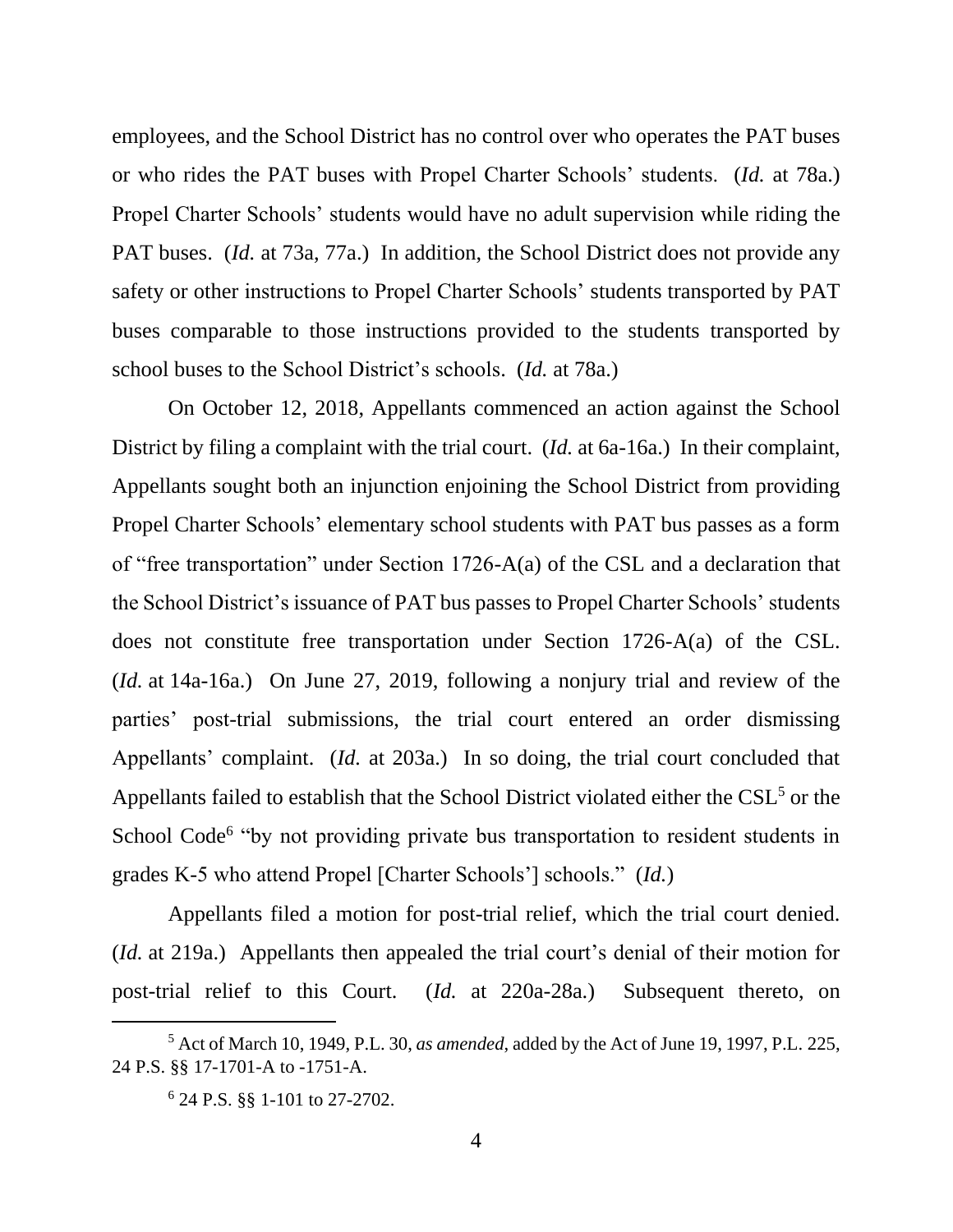October 22, 2019, the trial court issued an opinion in support of its order denying Appellants' motion for post-trial relief, wherein the trial court adopted certain of the parties' proposed findings of fact and conclusions of law and reasoned:

The [CSL] requires that the students at issue in the instant case be provided "free transportation." 24 P.S. § 17-1726-A(a). The School Code allows this transportation to be furnished by "common carriers" such as [PAT]. 24 P.S. § 13-1362. The "under the same conditions" language in [S]ection 1726-A(a) [of the CSL] refers to student travel distance to school along a non-hazardous route. It does not require that charter school students and school district students be transported in the same type of carrier. The School Code's mandate of "identical provision for the free transportation of pupils" does not apply to charter school students because charter schools are public schools. [Section 1361(1) of the School Code,] 24 P.S. § 13-1361(1). Simply put, the relevant statutes do not require equal treatment of school district and charter school students, and this [trial c]ourt lacks the authority to impose such a requirement by judicial fiat.

(Trial Ct. Op. at 2.)

## **II. DISCUSSION**

On appeal to this Court,<sup>7</sup> Appellants argue that the trial court committed an error of law by failing to conclude that: (1) Section 1726-A(a) of the CSL requires the School District to provide Propel Charter Schools' students with the identical form of transportation that the School District provides to the students attending the School District's schools; (2) the School District violated Sections 23.2 and 23.4 of the State Board's regulations by using PAT buses to transport Propel Charter Schools' students; and (3) the School District violated Section 1362 of the School Code by using PAT buses to transport Propel Charter Schools' students.

 $<sup>7</sup>$  Our standard of review with regard to a trial court's denial of a motion for post-trial relief</sup> is limited to determining whether the trial court abused its discretion or committed an error of law. *City of Phila. v. Benedetto*, 801 A.2d 1276, 1278 n.5 (Pa. Cmwlth. 2002).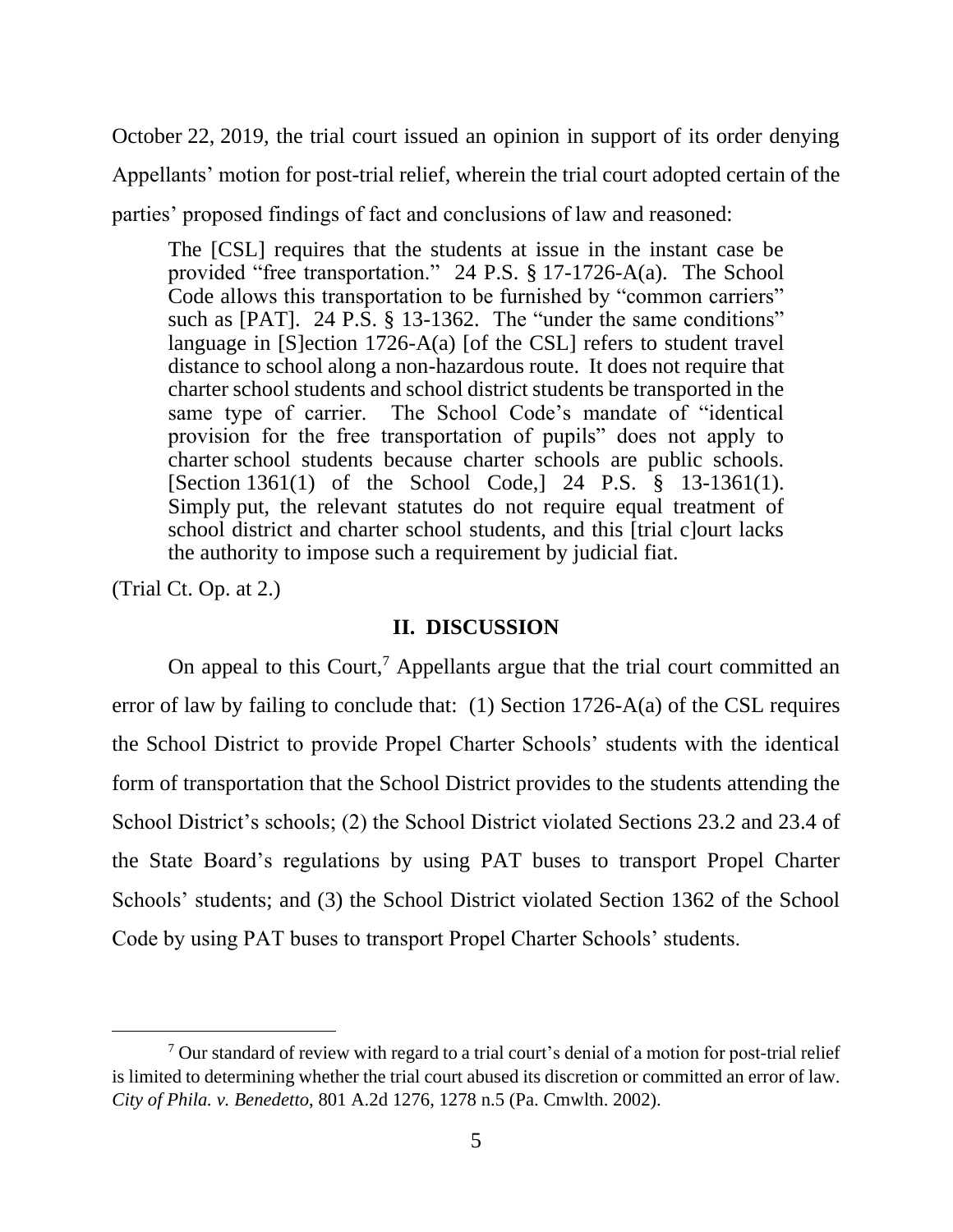While we would typically address Appellants' arguments in the order in which they were presented, we will first address Appellants' argument relative to Section 23.2 of the State Board's regulations, because it is a threshold issue. Appellants contend that, even if the School District was permitted to provide Propel Charter Schools' students with PAT bus passes as a means to satisfy its requirement to provide free transportation under Section 1726-A(a) of the CSL, the School District still violated Section 23.2 of the State Board's regulations by doing so because the School District did not obtain the Department's prior approval. In response, the School District contends that it did not violate Section 23.2, because Section 23.2 does not require the School District to obtain prior approval from the Department to use PAT buses for the transportation of Propel Charter Schools' students. The School District suggests that Section 23.2 provides that the means of transportation is "subject" to the Department's approval, not that the Department must approve it prior to implementation. The School District further suggests that the Department exercises "this approval authority through its power to reimburse school districts for transportation costs," because a school district will only be reimbursed for its transportation costs if the Department approves its transportation plan. (School District's Br. at 29.)

Section 23.2 of the State Board's regulations provides: "The means of pupil transportation to and from school, whether furnished by school conveyances, private conveyances or common carriers, and contracts and agreements relating thereto, shall be subject to approval by the Department." The School District does not dispute that it did not obtain the Department's approval before implementing its new transportation plan for Propel Charter Schools' students. Rather, the School District contends that it was not required to do so because the Department will essentially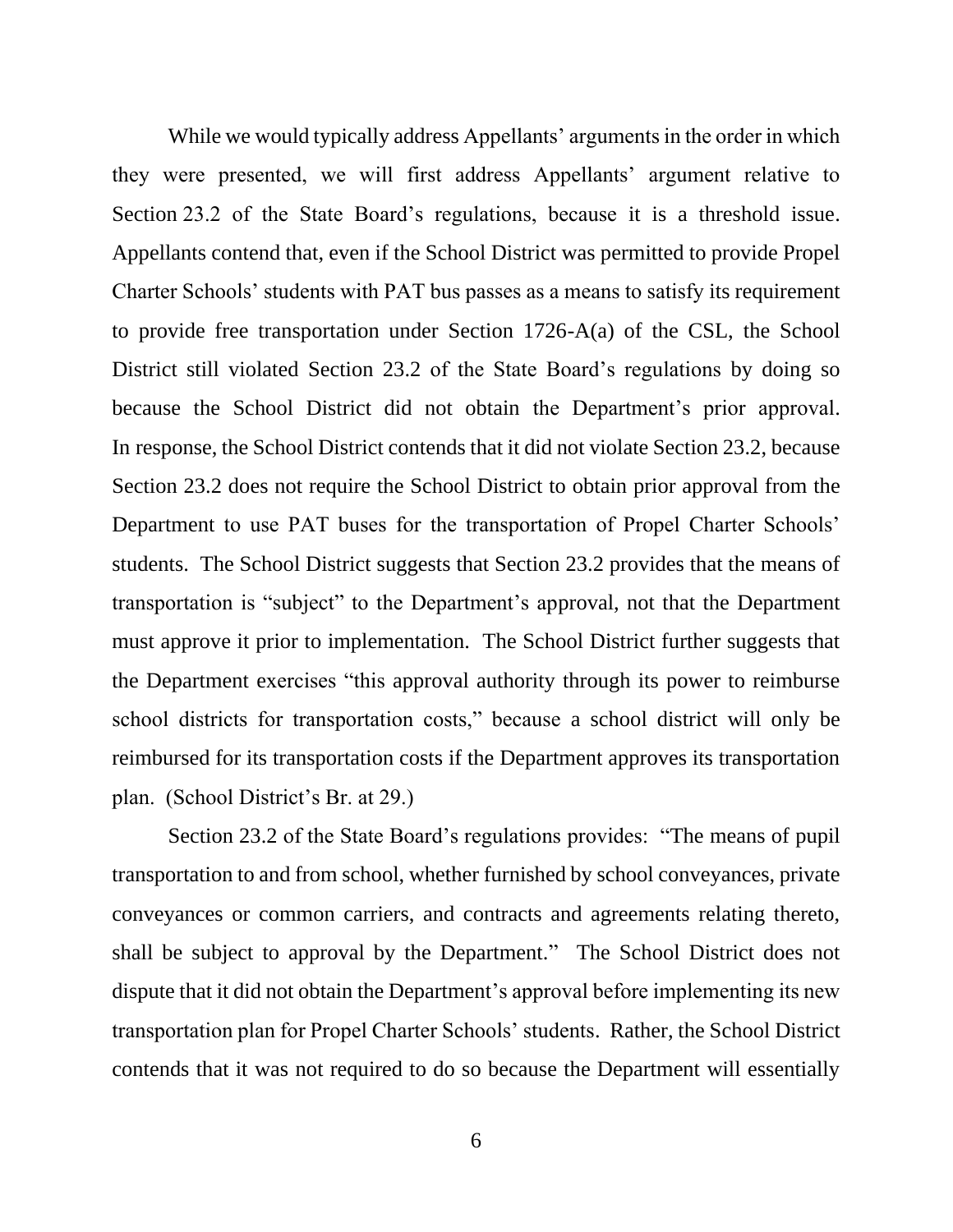retroactively approve (or deny) its transportation plan to provide Propel Charter Schools' students with PAT bus passes when it reimburses (or declines to reimburse) the School District for its transportation costs. We disagree. We interpret Section 23.2 of the State Board's regulations to require that, before a school district may implement a new or altered transportation plan for its students, such as here, the school district must first obtain the Department's approval. As a result, we conclude that the trial court committed an error of law by failing to conclude that the School District violated Section 23.2 of the State Board's regulations by providing Propel Charter Schools' students with PAT bus passes as a means of transportation to their charter schools without first obtaining the Department's approval to do so.

# **III. CONCLUSION**

Accordingly, we reverse the trial court's order and remand the matter to the trial court for entry of judgment in favor of Appellants consistent with this opinion.

P. KEVIN BROBSON, Judge